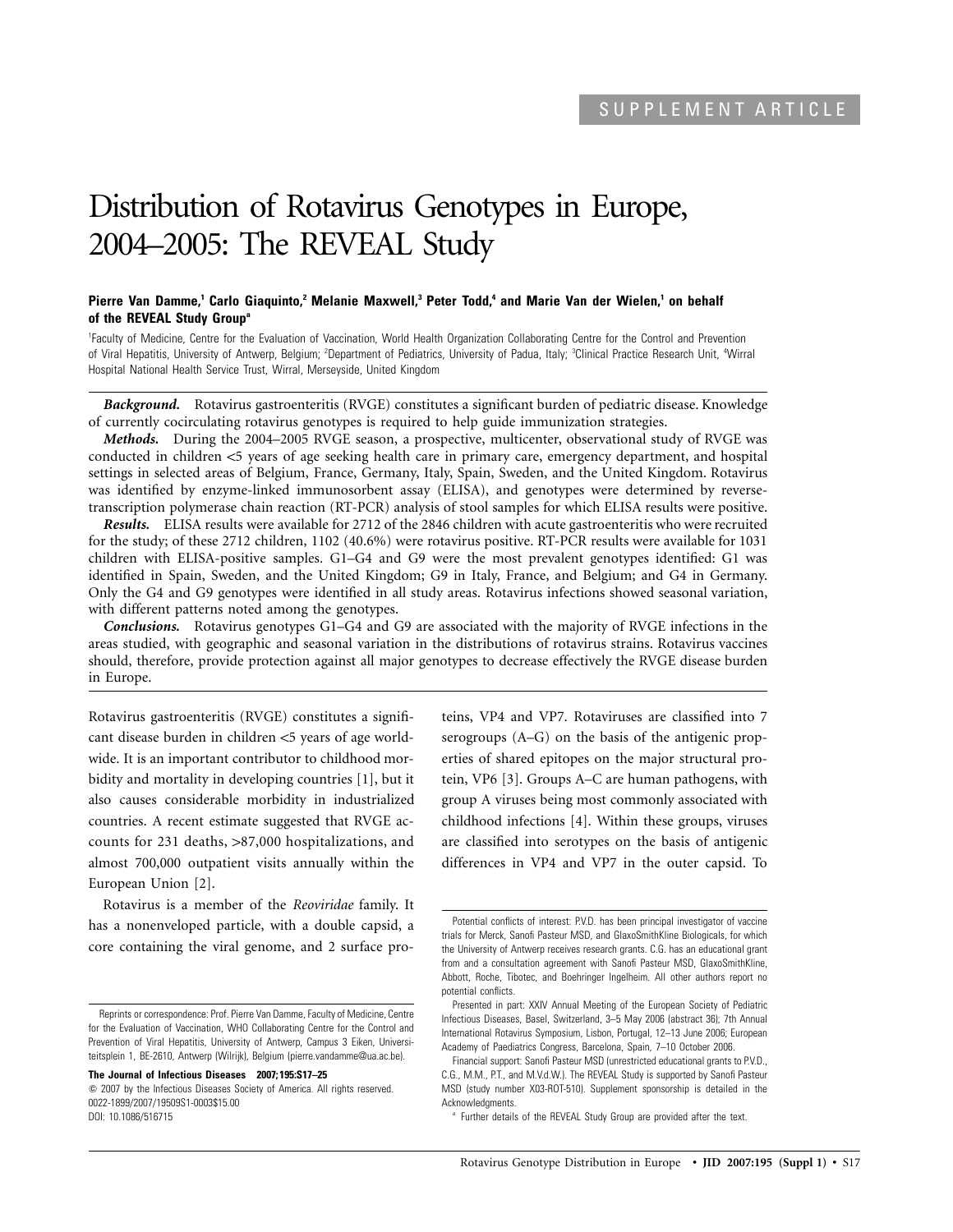date, 15 group A VP7 antigens (known as "G types"), and 14 VP4 antigens (known as "P types") have been identified in humans [5]. For G types, the serotypes and genotypes are generally concordant [5, 6], so G types are usually referred to only by their serotype (e.g., G1). In contrast, discordant nomenclature exits for P genotypes and serotypes; because of technical challenges, more P genotypes than P serotypes have been described. P types are generally referred to by their genotype number, which is denoted in brackets (e.g., P[8]) [5].

Among group A rotaviruses, 5 G serotypes (G1–G4 and G9) constitute >90% of G serotypes detected globally [5], with infections due to G9 becoming more prevalent in recent years [3, 7, 8]. Rotavirus strains of the G1, G3, G4, and G9 serotypes are preferentially associated with the P[8] genotype, whereas G2 serotype strains are most frequently associated with the P[4] genotype [5]. It has been impossible to predict which rotavirus type will infect children in any season or country, because the seasonal and geographic distributions of rotavirus serotypes have been unpredictable [6, 8].

Local intestinal immunity appears to confer some protection against subsequent rotavirus infections [5]. Although the first rotavirus infection can be asymptomatic if it occurs while maternal protection persists, the first episode of RVGE typically is the most severe, and additional infections are less severe or asymptomatic [9, 10]. Although complete protection against reinfection with other rotavirus strains is not achieved, it has been reported that 3 infections reduce the risk of serious rotavirus-associated diarrhea by almost 100% [11].

Rotavirus infections have been identified as an important target for vaccination. The first licensed vaccine was withdrawn after it was shown to be associated with a risk of intussusception in vaccinated infants [4]. Recently, a naturally attenuated pentavalent (G1–G4 and P[8]) human-bovine (WC3 strain) reassortant rotavirus vaccine [12] and an attenuated monovalent (G1P[8]) human rotavirus vaccine [13] have been granted market authorization in the European Union, because no signal of increased risk of intussusception was seen in large clinical trials of either vaccine, and because both effectively protect against RVGE. An effective vaccination program requires protection against major prevalent rotavirus serotypes/genotypes [11]; however, no Europe-wide data are available on the epidemiologic profile of rotavirus. To date, with rare exceptions [14], only national studies have been performed, and these have used different methodologies.

To address this need, we performed a prospective study of the epidemiologic profile of rotavirus in 7 European countries. The primary objective of the Rotavirus Gastroenteritis Epidemiology and Viral Types in Europe Accounting for Losses in Public Health and Society (REVEAL) Study was to assess the annual incidence of acute gastroenteritis (AGE) and RVGE in children <5 years of age seeking health care in primary care, emergency department, and hospital settings in a specific study area in each country [15]. The secondary objectives of the study were to describe the distribution of rotavirus genotypes associated with RVGE (the subject of the present article), to describe the clinical influence of RVGE [16], and to evaluate the medical and societal costs of RVGE [17].

## **MATERIALS AND METHODS**

A prospective, multicenter, observational study of AGE in children <5 years of age seeking health care was performed over a 12-month period (1 October 2004–30 September 2005) in selected areas of 7 countries: Belgium, France, Germany, Italy, Spain, Sweden, and the United Kingdom. The study was conducted in accordance with the 2004 revision of the Declaration of Helsinki, the guidelines for Good Epidemiological Practice [18], and local regulatory requirements. The protocol was approved by the local ethics committee in each study area.

Full details of the study design and sampling procedures are described elsewhere [15]. In brief, within each country, a selected region was identified that included both urban and rural populations. The study areas were as follows: Antwerp, Belgium; Dijon, France; Rostock, Germany; Padua, Italy; Gandia and Denia (Valencia), Spain; Västerbotten County, Sweden; and the Wirral, United Kingdom. Within each study area, all hospitals and emergency departments and a convenience sample of primary care physicians (general practitioners and/or pediatricians) were included in the study. All children  $<$  5 years of age who presented with AGE during the study period were eligible for inclusion. Children who had participated in a trial of a rotavirus vaccine or who had a nosocomial AGE were excluded.

AGE was defined as an episode of at least 3 loose stools, at least 3 watery stools, or forceful vomiting associated with gastroenteritis occurring during a 24-h period in the 7 days before the medical visit. The episode must have been preceded by a symptom-free period of 14 days, in the absence of a previously diagnosed chronic gastrointestinal tract disease with symptoms compatible with the definition of AGE (e.g., celiac disease or Hirschsprung disease).

If a child visited  $>1$  health care setting during the AGE episode, he or she was included in the study at the highest level of care. The levels of care, from the lowest to the highest level, were as follows: primary care, emergency department, and hospital. For example, a child who consulted a primary care physician and also required hospitalization was included in the hospital setting. In the German study area, there were no inclusions for the emergency department setting, because all eligible children consulting at emergency departments were referred to the hospital, and they were, therefore, included in the hospital setting.

Not included in the study were those children who satisfied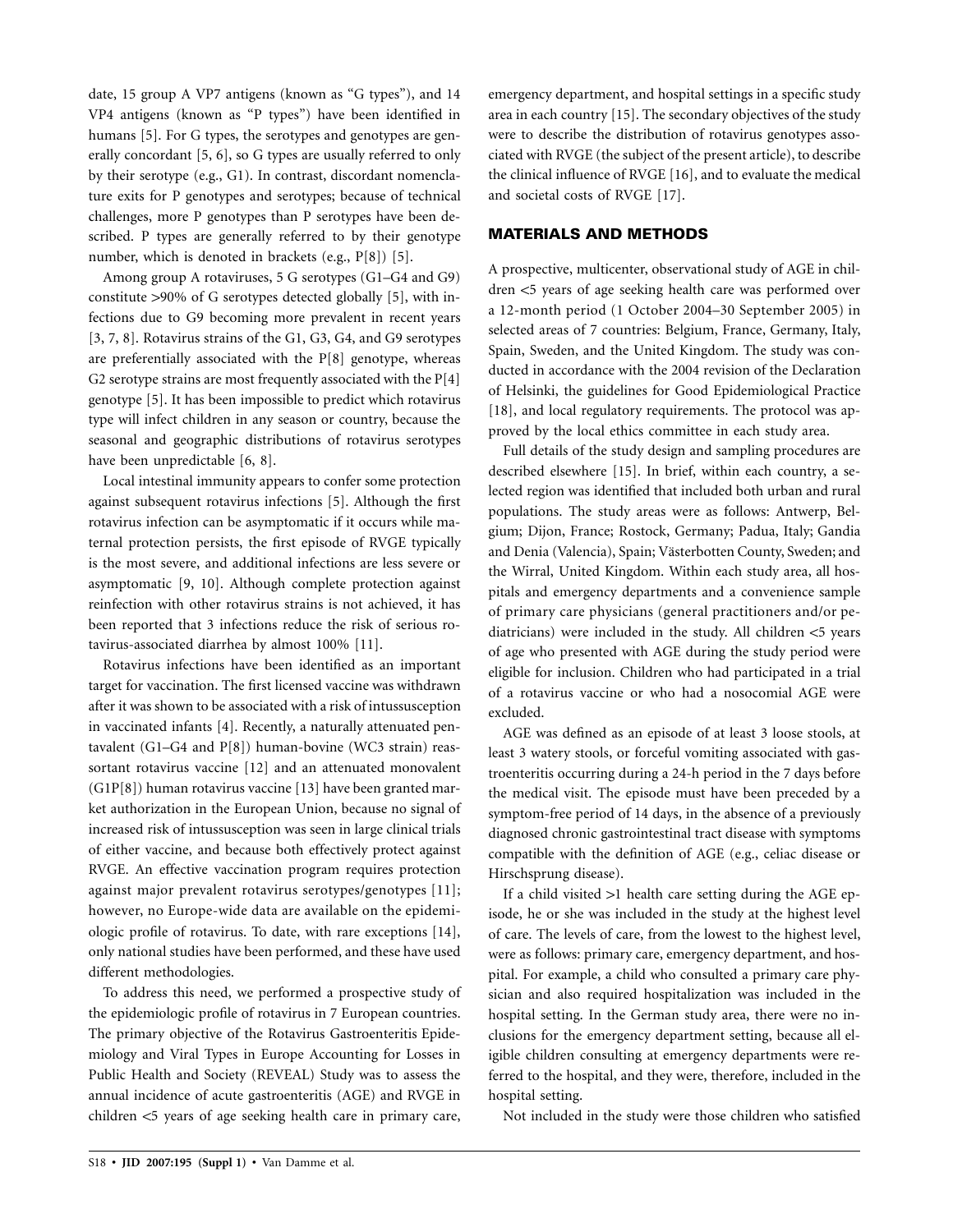|                                              | Hospital  |                        | Emergency department |                        | Primary care setting |                        | Total                  |
|----------------------------------------------|-----------|------------------------|----------------------|------------------------|----------------------|------------------------|------------------------|
| Study area, finding                          | Observed  | Estimated <sup>a</sup> | Observed             | Estimated <sup>a</sup> | Observed             | Estimated <sup>a</sup> | estimated <sup>a</sup> |
| Belgium ( $n = 127$ )                        |           |                        |                      |                        |                      |                        |                        |
| Total                                        | 79        | 241                    | 5                    | 281                    | 43                   | 550                    | 1072                   |
| ELISA results available                      | 67        |                        | 5                    |                        | 39                   |                        |                        |
| RV positive, no. (%) of samples <sup>b</sup> | 39 (58.2) | 140 (58.1)             | 2(40.0)              | 112 (39.9)             | 16(41.0)             | 227 (41.3)             | 479 (44.7)             |
| RT-PCR results available                     | 36        | 109                    | $\overline{2}$       | 112                    | 16                   | 205                    | 426                    |
| France $(n = 281)$                           |           |                        |                      |                        |                      |                        |                        |
| Total                                        | 63        | 205                    | 120                  | 770                    | 98                   | 969                    | 1944                   |
| ELISA results available                      | 54        |                        | 111                  |                        | 97                   |                        |                        |
| RV positive, no. (%) of samples <sup>b</sup> | 30(55.6)  | 114 (55.6)             | 50 (45.0)            | 347 (45.1)             | 19 (19.6)            | 190 (19.6)             | 651 (33.5)             |
| RT-PCR results available                     | 28        | 91                     | 47                   | 301                    | 19                   | 185                    | 577                    |
| Germany ( $n = 499$ )                        |           |                        |                      |                        |                      |                        |                        |
| Total                                        | 85        | 121                    | $0^{\circ}$          | $\mathbf 0$            | 414                  | 2544                   | 2665                   |
| ELISA results available                      | 81        |                        | <b>NA</b>            |                        | 403                  |                        |                        |
| RV positive, no. (%) of samples <sup>b</sup> | 53 (65.4) | 80 (66.1)              | <b>NA</b>            | <b>NA</b>              | 105 (26.1)           | 662 (26.0)             | 742 (27.8)             |
| RT-PCR results available                     | 51        | 73                     | <b>NA</b>            | <b>NA</b>              | 98                   | 603                    | 676                    |
| Italy ( $n = 757$ )                          |           |                        |                      |                        |                      |                        |                        |
| Total                                        | 83        | 122                    | 266                  | 494                    | 408                  | 1108                   | 1724                   |
| ELISA results available                      | 80        |                        | 241                  |                        | 404                  |                        |                        |
| RV positive, no. (%) of samples <sup>b</sup> | 55 (68.8) | 84 (68.9)              | 148 (61.4)           | 303 (61.3)             | 133 (32.9)           | 364 (32.9)             | 751 (43.6)             |
| RT-PCR results available                     | 53        | 77                     | 137                  | 254                    | 127                  | 345                    | 676                    |
| Spain ( $n = 801$ )                          |           |                        |                      |                        |                      |                        |                        |
| Total                                        | 101       | 181                    | 299                  | 797                    | 401                  | 1277                   | 2255                   |
| ELISA results available                      | 98        |                        | 286                  |                        | 388                  |                        |                        |
| RV positive, no. (%) of samples <sup>b</sup> | 52(53.1)  | 96 (53.0)              | 101 (35.3)           | 282 (35.4)             | 99 (25.5)            | 325 (25.5)             | 703 (31.2)             |
| RT-PCR results available                     | 48        | 86                     | 93                   | 249                    | 87                   | 275                    | 610                    |
| Sweden $(n = 221)$                           |           |                        |                      |                        |                      |                        |                        |
| Total                                        | 115       | 159                    | 92                   | 275                    | $14^d$               | 104 <sup>d</sup>       | 538                    |
| ELISA results available                      | 111       |                        | 85                   |                        | 14                   |                        |                        |
| RV positive, no. (%) of samples <sup>b</sup> | 69 (62.2) | 98 (61.6)              | 54 (63.5)            | 174 (63.3)             | 1(7.1)               | 8(7.7)                 | 280 (52.0)             |
| RT-PCR results available                     | 65        | 90                     | 52                   | 156                    | 1                    | 8                      | 254                    |
| United Kingdom ( $n = 160$ )                 |           |                        |                      |                        |                      |                        |                        |
| Total                                        | 68        | 84                     | 37                   | 55                     | 55                   | 871                    | 1010                   |
| ELISA results available                      | 64        |                        | 37                   |                        | 47                   |                        |                        |
| RV positive, no. (%) of samples <sup>b</sup> | 39 (60.9) | 51 (60.7)              | 22 (59.5)            | 33 (60.0)              | 15 (31.9)            | 279 (32.0)             | 363 (35.9)             |
| RT-PCR results available                     | 36        | 45                     | 22                   | 32                     | 13                   | 203                    | 280                    |

**Table 1. Observed and estimated numbers of rotavirus (RV) gastroenteritis cases and available reverse-transcription polymerase chain reaction (RT-PCR) results, by setting and by study area.**

**NOTE.** Data are no. of children, unless otherwise indicated. NA, not applicable.

a Estimated values take into account the participation rate and patients for whom ELISA results were missing. It was assumed that patients for whom ELISA results were missing would have the same proportion of RV-positive samples as would patients for whom results were available. However, missing RT-PCR results were available. However, missing RT-PCR results were not adjuste

<sup>b</sup> Percentage of samples that were RV-positive among patients for whom an ELISA result was available.<br><sup>c</sup> In the German study area, all eligible children who presented to the emergency department with acute gastroenteriti

In the primary care setting in the Swedish study area, parents generally called a nurse advice service located in the same medical center as the primary care physicians. Therefore, on the basis of the nurses' advice, most children with acute gastroenteritis were referred to a higher level of care or were treated at home.

the eligibility criteria but whose parents did not provide written, informed consent, whose parents did not speak the native language of the country (the parents could have had difficulties completing the study forms), or whose parents did not have access to a telephone. Data relating to the nature and duration of symptoms were collected in a series of questionnaires completed by the parents and physician in all settings and by a nurse in the hospital setting.

For identification and genotyping of rotavirus, one stool sample from each child was obtained during the consultation,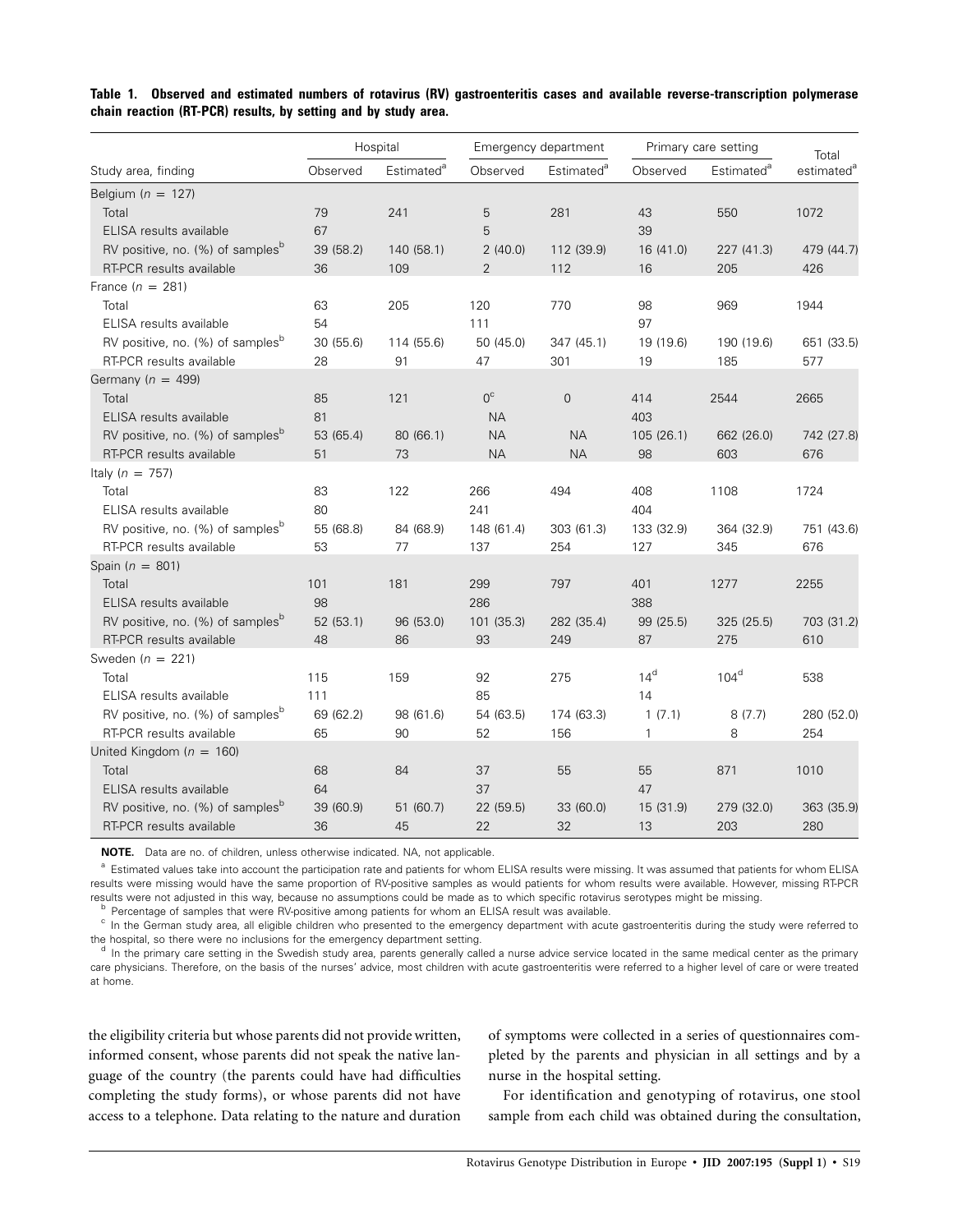| Study area, age  | Children, by genotype, no. (%) |                |                |                |            |        |         |            |
|------------------|--------------------------------|----------------|----------------|----------------|------------|--------|---------|------------|
| group            | All                            | G <sub>1</sub> | G <sub>2</sub> | G <sub>3</sub> | G4         | G6     | G8      | G9         |
| Belgium          |                                |                |                |                |            |        |         |            |
| $\leq$ 24 months | 326                            | 63 (19.3)      | 35 (10.7)      | 47 (14.4)      | 90 (27.6)  | 0(0)   | 0(0)    | 91 (27.9)  |
| >24 months       | 100                            | 59 (59.0)      | 6(6)           | 0(0)           | 13 (13.0)  | 0(0)   | 0(0)    | 22 (22.0)  |
| France           |                                |                |                |                |            |        |         |            |
| $\leq$ 24 months | 491                            | 0(0)           | 46 (9.4)       | 176 (35.8)     | 6(1.2)     | 0(0)   | 10(2.0) | 253 (51.5) |
| >24 months       | 92                             | 0(0)           | 0(0)           | 20(21.7)       | 0(0)       | 6(6.5) | 0(0)    | 66 (71.7)  |
| Germany          |                                |                |                |                |            |        |         |            |
| $\leq 24$ months | 519                            | 136 (26.2)     | 0(0)           | 40(7.7)        | 300 (57.8) | 0(0)   | 0(0)    | 43(8.3)    |
| >24 months       | 155                            | 58 (37.4)      | 0(0)           | 0(0)           | 79 (51.0)  | 0(0)   | 6(3.9)  | 12(7.7)    |
| Italy            |                                |                |                |                |            |        |         |            |
| $\leq$ 24 months | 429                            | 58 (13.5)      | 10(2.3)        | 2(0.5)         | 3(0.7)     | 3(0.7) | 0(0)    | 353 (82.3) |
| $>24$ months     | 243                            | 21(8.6)        | 5(2.1)         | 0(0)           | 0(0)       | 0(0)   | 3(1.2)  | 214 (88.1) |
| Spain            |                                |                |                |                |            |        |         |            |
| $\leq$ 24 months | 465                            | 290 (62.4)     | 14(3.0)        | 27(5.8)        | 3(0.6)     | 6(1.3) | 0(0)    | 125 (26.9) |
| $>24$ months     | 144                            | 82 (56.9)      | 2(1.4)         | 11(7.6)        | 0(0)       | 0(0)   | 0(0)    | 49 (34.0)  |
| Sweden           |                                |                |                |                |            |        |         |            |
| $\leq$ 24 months | 140                            | 76 (54.3)      | 4(2.9)         | 0(0)           | 3(2.1)     | 0(0)   | 0(0)    | 57 (40.7)  |
| $>24$ months     | 106                            | 68 (64.1)      | 0(0)           | 0(0)           | 1(0.9)     | 0(0)   | 0(0)    | 37 (34.9)  |
| United Kingdom   |                                |                |                |                |            |        |         |            |
| $\leq$ 24 months | 223                            | 185 (83.0)     | 0(0)           | 0(0)           | 1(0.4)     | 0(0)   | 0(0)    | 37 (16.6)  |
| $>24$ months     | 58                             | 54 (93.1)      | 0(0)           | 1(1.7)         | 1(1.7)     | 0(0)   | 0(0)    | 2(3.4)     |

**Table 2. Estimated genotype distribution for children aged 24 months and** 1**24 months, by study area.**

**NOTE.** The total estimated nos. of children, by genotype, are different between the tables, because of rounding performed during the calculations. Data are not shown for genotype G10, which was detected only in Spain (in 3 [2.1%] of children >24 months of age), or for genotype G12, which was detected only in Italy (in 6 [1.4%] of children ≤24 months of age) and Sweden (in 6 [4.3%] of children  $\leq$  24 months of age and in 1 [0.9%] of children > 24 months age).

if possible, by the physician/health care worker. When this was not possible, the parent/guardian collected the sample in a container provided to them; the sample was then refrigerated. The stool sample was collected within 14 days of the onset of symptoms (ideally, within the first 3 days of the onset of symptoms). Subsequently, the samples were stored at  $-20^{\circ}$ C in a centralized freezer in each study area. At 2–4-month intervals, the samples were packed in dry ice and were sent by courier to the laboratory of Dr. Richard L. Ward at Cincinnati Children's Hospital Medical Center (Cincinnati, Ohio) for rotavirus detection performed using ELISA [19]. The samples then were forwarded to Merck Research Laboratories (West Point, PA), where samples that were found to be positive for rotavirus by means of ELISA underwent reverse-transcription polymerase chain reaction (RT-PCR), followed by sequencing for identification of G genotypes [20].

For each study area, the overall incidence rates for AGE, RVGE, and rotavirus genotypes were estimated by extrapolating data from the children included in the study to children who were eligible for but were not included in the study and then by adjusting for response rates (see [15]). It was assumed that the characteristics of and outcomes for children who were eligible for inclusion but were not included in the study were similar to those for children who were included in the study.

Statistical analyses were performed using SAS software (version 8.2; SAS Institute). All data were summarized in frequency tables.

## **RESULTS**

Across the 7 study areas, 2846 children with AGE were recruited from 12 hospitals, 18 emergency departments, and 139 primary care physicians. The majority of children were 6–24 months of age, and there were slightly more boys than girls included in all study areas (51.8%–60.7% of children were boys).

Rotavirus ELISA results were available for 2712 of the 2846 children included (samples were not available for 125 children, and 9 results were inconclusive). The ELISA results were positive for 1102 children (40.6%). The percentage of children with AGE who were found to be rotavirus positive ranged from 53.1% to 68.8% for hospitalized children, from 35.3% to 63.5% for those seen in emergency departments, and from 7.1% to 41% for those seen in primary care settings (table 1).

Taking into account the participation rate and sampling fraction (i.e., the number of children seen by primary care physicians participating in the study divided by the total number of children living in the study area) [15], the estimated total number of rotavirus-positive children in each study area ranged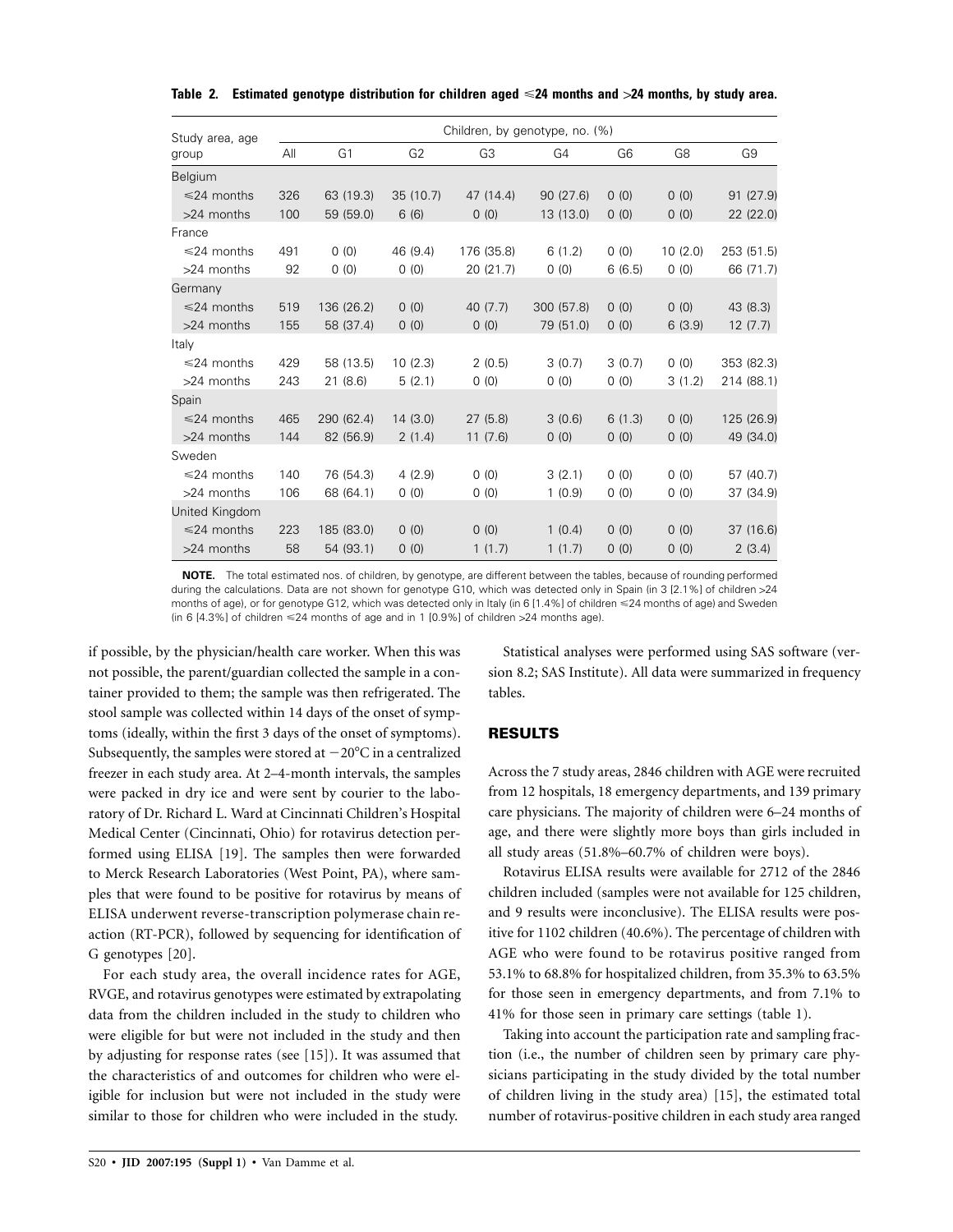

Figure 1. Estimated seasonal distribution of genotypes (G1–G4 and G9) in each study area. RVGE, rotavirus gastroenteritis.

from 280 in Sweden to 751 in Italy (table 1). The overall estimated percentage of children with rotavirus-positive AGE was 44.7% in Belgium, 33.5% in France, 27.8% in Germany, 43.6% in Italy, 31.2% in Spain, 52.0% in Sweden, and 35.9% in the United Kingdom (table 1).

Of the 1102 samples that were found to be positive for rotavirus by ELISA, 1031 had available RT-PCR results (71 samples contained RNA in an insufficient amount for RT-PCR to be performed). On the basis of the estimated incidence of RVGE in each country and the proportions of patients drawn from hospitalized, emergency department, and primary care populations, the distribution of rotavirus genotypes was estimated for each country. Overall, the most prevalent genotypes were

G1–G4 and G9, with distributions differing between the areas. G1 was the most prevalent genotype in the United Kingdom (85.4%), Spain (61%), Sweden (57.1%), and Belgium (28.4%). G9 was predominant in Italy (83.9%) and France (54.8%). In Germany, the predominant G genotype was G4 (56.1%). Only G4 and G9 were identified in all study areas, and only G9 was present in a substantial percentage of children in each area. Although G2 and G3 were not predominant in any study area, G2 was present in 9.6% of samples in Belgium and G3 was present in 33.6% of samples in France. G10 was detected only in Spain, and G12 was detected only in Italy and Sweden.

In general, no particular genotype occurred more commonly in younger children  $(\leq 24$  months of age) than in older children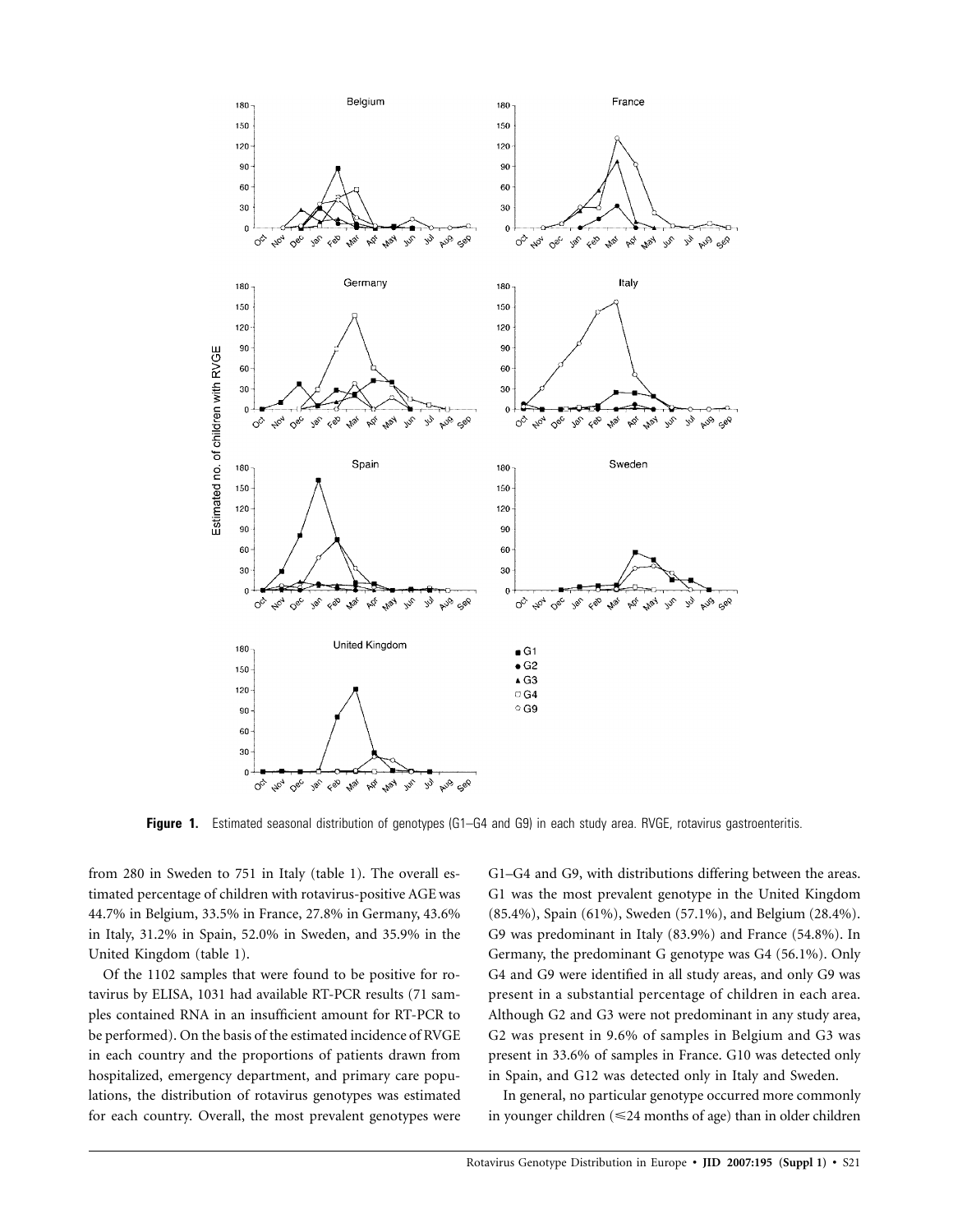| Table 3. | <b>Estimated no. (percentage) of hospital-</b>  |
|----------|-------------------------------------------------|
|          | ized and nonhospitalized children, by genotype. |

| Study area,<br>genotype | Hospitalized<br>children <sup>a</sup> | Children not<br>hospitalized <sup>a</sup> |
|-------------------------|---------------------------------------|-------------------------------------------|
| Belgium                 |                                       |                                           |
| G <sub>1</sub>          | 15 (12.3)                             | 107 (87.7)                                |
| G <sub>2</sub>          | 15 (36.6)                             | 26 (63.4)                                 |
| G3                      | 9(19.1)                               | 38 (80.9)                                 |
| G4                      | 21 (20.4)                             | 82 (79.6)                                 |
| G <sub>9</sub>          |                                       |                                           |
|                         | 49 (43.4)                             | 64 (56.6)                                 |
| France                  |                                       |                                           |
| G <sub>2</sub>          | 3(6.5)                                | 43 (93.5)                                 |
| G3                      | 26 (13.3)                             | 170 (86.7)                                |
| G4                      | 0(0.0)                                | 6 (100.0)                                 |
| G <sub>6</sub>          | 0(0.0)                                | 6 (100.0)                                 |
| G8                      | 0(0.0)                                | 10 (100.0)                                |
| G <sub>9</sub>          | 63 (19.7)                             | 256 (80.3)                                |
| Germany                 |                                       |                                           |
| G <sub>1</sub>          | 23 (11.9)                             | 171 (88.1)                                |
| G3                      | 3(7.5)                                | 37 (92.5)                                 |
| G4                      | 45 (11.9)                             | 334 (88.1)                                |
| G8                      | 0(0.0)                                | 6(100.0)                                  |
| G <sub>9</sub>          | 1(1.8)                                | 54 (98.2)                                 |
| Italy                   |                                       |                                           |
| G1                      | 6(7.6)                                | 73 (92.4)                                 |
| G <sub>2</sub>          | 1(6.7)                                | 14 (93.3)                                 |
| G3                      | 0(0.0)                                | 2(100.0)                                  |
| G4                      | 0(0.0)                                | 3 (100.0)                                 |
| G <sub>6</sub>          | 0(0.0)                                | 3 (100.0)                                 |
| G8                      | 0(0.0)                                | 3(100.0)                                  |
| G <sub>9</sub>          | 69 (12.2)                             | 498 (87.8)                                |
| G12                     | 1(16.7)                               | 5(83.3)                                   |
| Spain                   |                                       |                                           |
| G <sub>1</sub>          |                                       |                                           |
| G <sub>2</sub>          | 50 (13.4)<br>2(12.5)                  | 322 (86.6)                                |
|                         |                                       | 14 (87.5)                                 |
| G3                      | 4(10.5)                               | 34 (89.5)                                 |
| G4                      | 0(0.0)                                | 3(100.0)                                  |
| G <sub>6</sub>          | 0(0.0)                                | 6(100.0)                                  |
| G <sub>9</sub>          | 30 (17.2)                             | 144 (82.8)                                |
| G10                     | 0(0.0)                                | 3(100.0)                                  |
| Sweden                  |                                       |                                           |
| G1                      | 53 (36.8)                             | 91 (63.2)                                 |
| G <sub>2</sub>          | 1(25.0)                               | 3(75.0)                                   |
| G4                      | 4 (100.0)                             | (0.0)                                     |
| G <sub>9</sub>          | 28 (29.8)                             | 66 (70.2)                                 |
| G12                     | 4(57.1)                               | 3(42.9)                                   |
| United Kingdom          |                                       |                                           |
| G <sub>1</sub>          | 40 (16.7)                             | 199 (83.3)                                |
| G <sub>3</sub>          | 1(100.0)                              | (0.0)                                     |
| G4                      | 0(0.0)                                | 2(100.0)                                  |
| G <sub>9</sub>          | 3(7.7)                                | 36 (92.3)                                 |

<sup>a</sup> The total estimated nos. of children, by genotype, are different between the tables, because of rounding performed during the calculations.

 $(>=24$  months of age) (table 2). Although in some countries, such as Belgium and Germany, G3 was absent in older children but was detected in 15.0% and 7.7%, respectively, of children  $\leq 24$ months of age, this finding was not seen in the other countries.

The season for RVGE extended from December through April, with the peak incidence occurring between January and March [15]. The distribution of rotavirus genotypes varied during the study period; the peak for G1 generally occurred earlier (January through March), whereas, for G4 and G9, the peak incidences generally occurred later (February through May) (figure 1).

The association between rotavirus genotype and severity of RVGE was assessed for the most prevalent genotypes in each country, by determining the percentage of children hospitalized by genotype. The data do not suggest that any genotype was more prevalent among hospitalized children than among nonhospitalized children, although the numbers of children were generally small (table 3). For specific clinical variables, such as dehydration, the number of cases per genotype was too small to draw conclusions regarding any association with genotype.

# **DISCUSSION**

The REVEAL Study investigated the distribution of rotavirus genotypes in well-defined areas of 7 European countries from October 2004 through September 2005, by use of a common protocol in 3 settings (primary care, emergency department, and hospital settings). Five genotypes (G1–G4 and G9) were found to be circulating within the study areas, and, together, they accounted for 98% of RVGE cases in the study areas. The remaining 2% of RVGE cases were due to the G6, G8, G10, and G12 genotypes; however, genotype distribution varied between study areas, and there was no evidence of any associations between genotype and either the age of the affected children or the need for hospitalization, albeit in relatively small samples.

To our knowledge, the REVEAL Study is the first study to investigate systematically AGE and RVGE in  $>$ 2800 children  $<$ 5 years of age during an entire season, by use of a common protocol in 3 health care settings (hospital, emergency department, and primary care settings) in 7 areas in Europe. Furthermore, the rotavirus ELISAs and RT-PCR analyses were performed in single, central laboratories.

When our results are interpreted, consideration should be given to the potential study limitations [15]. For example, only children seeking health care could be included in the study. In addition, it was assumed that the percentage of positive ELISA results was the same for children for whom ELISA results were not available as for children for whom such results were available. Furthermore, mixed infections with  $>1$  rotavirus genotype were not identified. Samples that were found to have negative ELISA results did not undergo RT-PCR, which is known to be more sensitive than ELISA, and, therefore, this could have led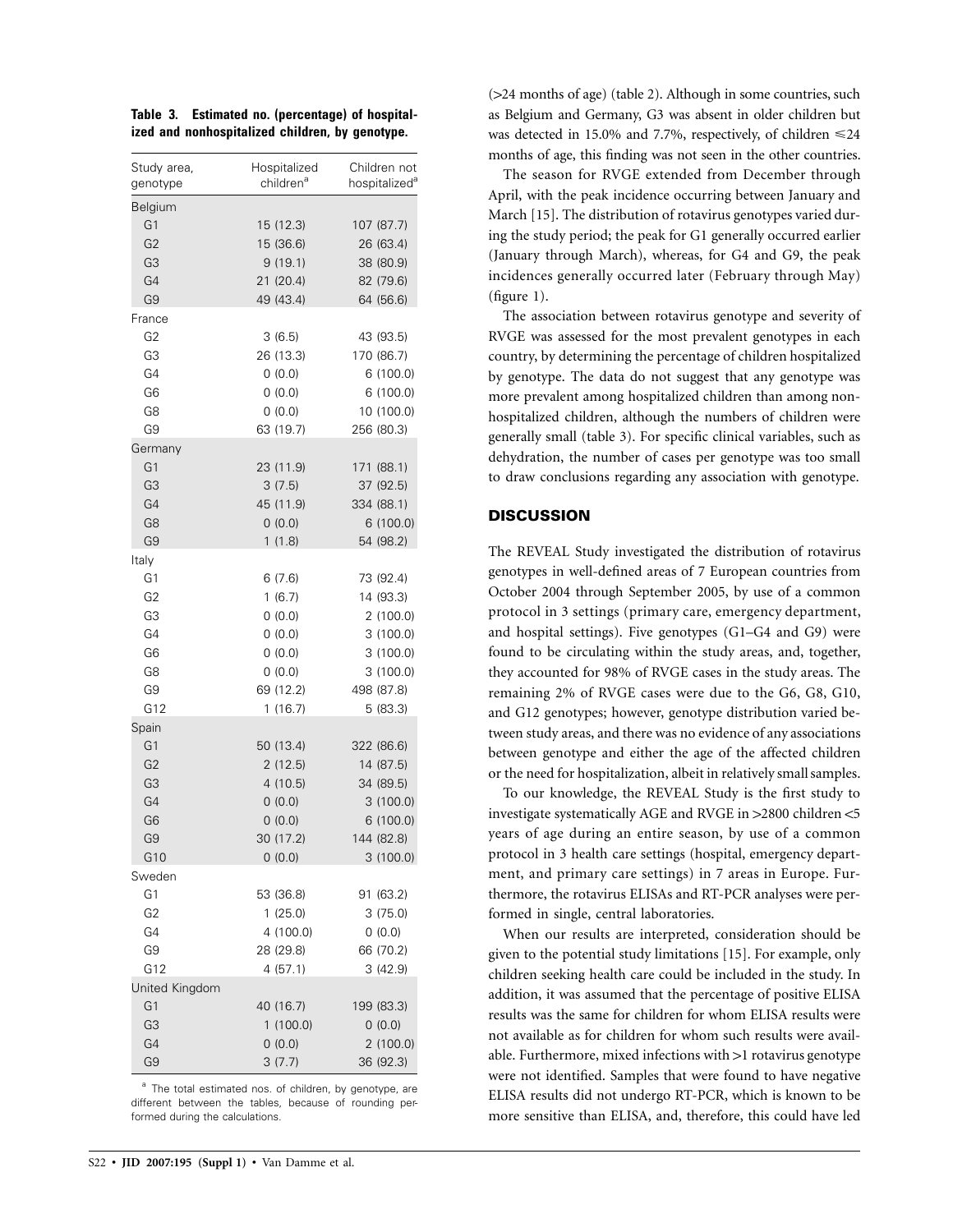to underestimation of the number of rotavirus-positive infections [21, 22]. Also, although PCR results were not available for 71 samples, because of insufficient RNA, the samples were assumed to have positive ELISA results; in the study, the case definition included a positive ELISA result.

An additional potential limitation is that the rotavirus Ptype results from our study are not yet available. Nevertheless, it is known that the P[8] genotype is preferentially associated with G1, G3, G4, and G9, and that G1P1[8] is associated with 170% of rotavirus infections in North America, Europe, and Australia [5, 6]. We can, therefore, assume that it is likely that P[8] will be found in most of the study samples.

In Italy and Spain, 27% [23] and 31% [24], respectively, of children who were hospitalized for AGE were found to have rotavirus infections. The percentage was reported to be 41% in Germany [25], 43% in England and Wales [26], and 31%– 51% in France [27, 28]. Although direct comparisons are difficult because of the different methods used, including the case definition, these percentages are clearly lower than those estimated in the current study. However, it is possible that our results might simply reflect the epidemiologic profile of rotavirus for this particular study period.

We found that the prevalence of the G9 genotype was high in some areas studied, accounting for 54.8% and 83.9% of rotavirus infections, respectively, in France and Italy, and for only 8.1% and 12.9% in Germany and the United Kingdom, respectively. Recent years have seen a growth in the importance of the G9 genotype in many countries worldwide, including the United States, Australia, Japan, France, and Ireland [8, 29, 30]. In particular, an increased prevalence of the G9 genotype in Italy has been noted [31, 32]. Rahman et al. [33] have also reported a high prevalence of the G9 genotype in Belgium, although the distribution varied by year.

Currently, there are few data regarding the association between rotavirus serotypes and the age of the infected children, and, between studies, there is considerable variation in the age groups that have been investigated. Although it has been suggested that G9 is associated with neonatal outbreaks of RVGE [34], studies in Belgium, France, and Hungary found no difference in the distribution of the G9 genotype by age, compared with that of rotavirus strains of other genotypes [33, 35, 36]. We found no evidence of any consistent difference in the distribution of genotypes between age groups.

Some investigators have used hospitalization as a proxy for RVGE severity, and one study, performed in the United Kingdom, that compared children requiring hospitalization with children managed in the primary care setting, found that the proportions of children infected with G1P[8], G3P[8], and G4P[8] were not significantly different in the 2 settings [37]. Although results from 2 studies performed in the United Kingdom suggest that infection with the G9 serotype is associated with more severe disease [29, 37], studies in Italy and the United States have found no association between G9 and disease severity [38, 39]. Similarly, in the REVEAL Study, we found no evidence that any genotype, including G9, was more prevalent among hospitalized children than among children who were not hospitalized. This finding is in agreement with the findings of most previously reported European studies [35, 40, 41], although one study reported that the G2P[4] type was associated with more severe gastroenteritis than was the G1P[8] or G4P[8] type [36]. One possible explanation for the apparently greater severity of disease associated with newly emergent serotypes may be the absence of immunity within the population [42].

The unpredictable seasonal and geographic variations in the prevalence of the various rotavirus genotypes have been reported elsewhere [6, 8]. The present results confirm that the circulation of the various genotypes and the timing of their peak incidence are highly variable between the study areas. This variability in the distribution of rotavirus genotypes between countries and seasons supports the need for a vaccine that can provide effective protection against all of the common rotavirus types circulating in Europe. It has been suggested that infection with non-G2P[4] viruses will not induce substantial long-lasting protection against the G2P[4] viruses, and, therefore, polyvalent vaccines may be more effective against this virus, compared with monovalent vaccines [5].

In conclusion, we have shown that rotavirus genotypes G1– G4 and G9 are associated with the majority of rotavirus infections in the areas studied. Consistent with the literature, there was considerable geographic and seasonal variation in the distributions of the rotavirus genotypes, reflecting the unpredictable nature of rotavirus infections. The results of the present study highlight the necessity for a rotavirus vaccine to provide effective protection against all the major genotypes, to decrease the important disease burden of pediatric RVGE in Europe. In addition, the REVEAL Study has provided useful data for assessing the need for introducing rotavirus vaccines into national immunization calendars. After the introduction of routine immunization programs, ongoing surveillance of rotavirus types circulating in Europe will be necessary to monitor for the emergence of genotypes other than those included in the vaccine, as well as for the potential vaccine-induced emergence of antibody escape mutants. The REVEAL Study provides an initial basis for such surveillance and will complement larger, longterm surveillance programs (such as the ongoing European Rotavirus Network [43]), thereby adding to our understanding of the diversity of rotavirus strains cocirculating in Europe.

#### **THE REVEAL STUDY GROUP**

#### **Principal Investigators**

Pierre Van Damme and Marie Van der Wielen (University of Antwerp, Antwerp, Belgium); Frédéric Huet, Mondher Chou-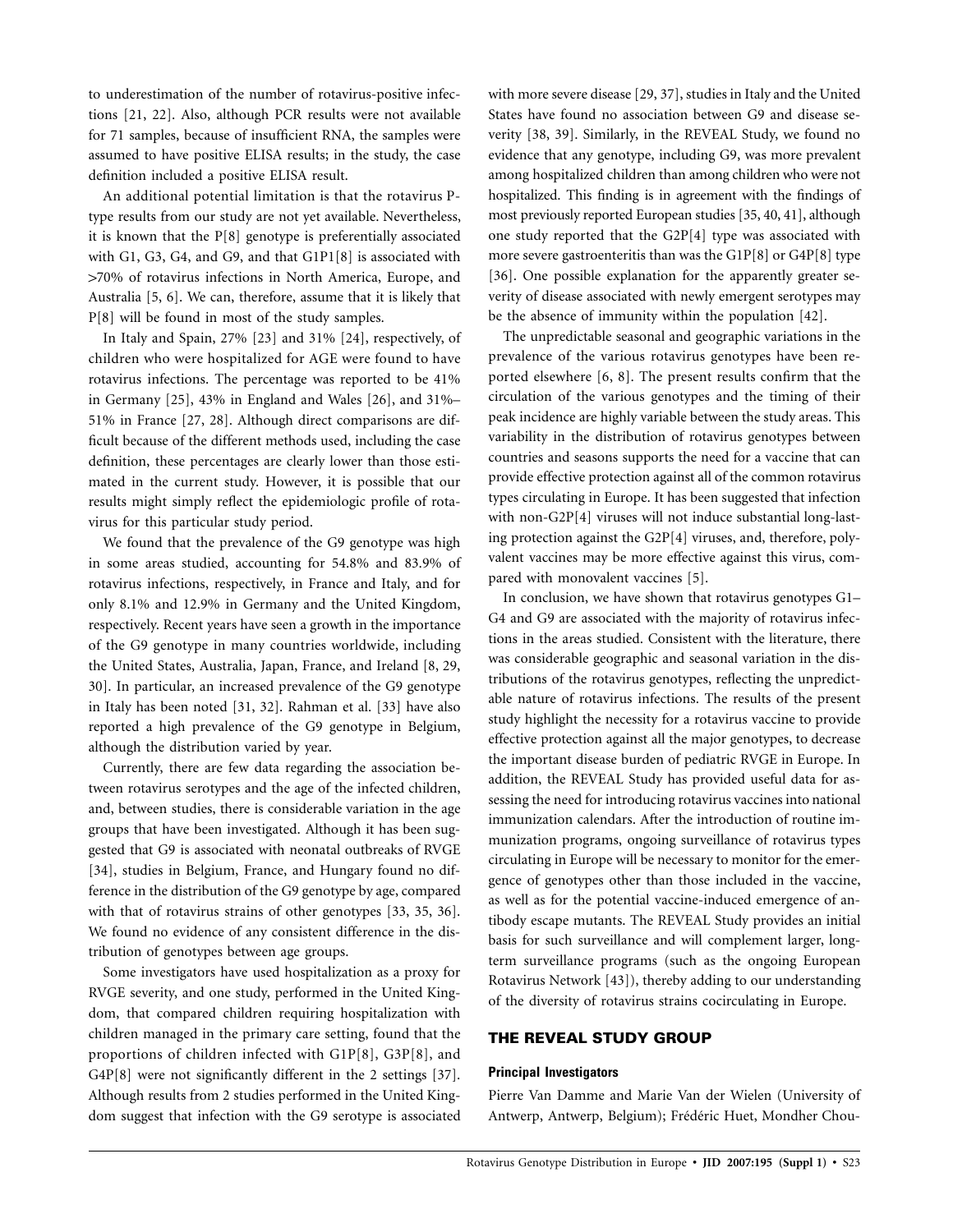chane, Pierre Pothier, and Raphaelle Maudinas (University Hospital, Dijon, France); Christel Hülße and Martina Littman (Health Authorities of Mecklenburg Western Pomerania, Rostock, Germany); Carlo Giaquinto (University of Padua, Padua, Italy); Jose Mª Paricio Talayero (Hospital G.U. Marina Alta, Denia, Spain); Miguel Tomás Vila (Hospital Francesc de Borja, Gandia, Spain); Leif Gothefors and Margareta Baeckman (Umeå University Hospital, Umeå, Sweden); Peter Todd and Claire Allan (Arrowe Park Hospital, Wirral, Merseyside, United Kingdom); and Melanie Maxwell (Clinical Practice Research Unit, Wirral Hospital NHS Trust, Wirral, Merseyside, United Kingdom).

# **Participating Pediatricians, General Practitioners, and Hospital Staff**

*Belgium.* A. Vertruyen, P. Vanoverschelde, and the pediatric staff of Sint-Vincentius Hospital, Antwerp; G. Veereman and the pediatric staff of Queen Paola Children's Hospital, Antwerp; and the following general practitioners: E. Boydens, M. Cramm, J. De Rooze, P. De Smedt, P. Hannes, H. Hofkens, K. Maus, H. Nuyts, K. Peeters, H. Sahbaz, H. Stoop, H. Straetemans, F. Van Godtsenhoven, J. Van Herck, and M. Verhulst.

*France.* Hospital pediatricians from Clinique Ste.-Marthe: M. Dauvergne, F. Funes de la Vega, H. Planson, D. Tenenbaum, and Abdel Zouaidia (clinical research associate).

General practitioners: J.-N. Beis, D. Bompy, P. Bugnon, F. Chaillot, P. Chapuis, F. Danjean-Meyer, E. Debost, A. Gebrael, D. Girard, P. Hedoin, C. Huber, T. Jean, P. Jemelen, M.-P. Lambert, B. Megraoua, G. Morel, F. Morlon, J.-Y. Servant, P. Sondey, Y. Sturm, and T. Vannier.

Primary care pediatricians: R. Baruteau and B. Virey.

Emergency staff from SOS 21: F. Arcos, C. Chapuis, R. Gauyacq, O. Joly, R. Khong, T. Lavagna, and V. Mathelin.

*Germany.* General practitioners and family pediatricians: U. Baum, W.-D. Bohm, R. Greupner, H. Harder-Walter, K. Held, A. Hendel, A. Lange, A. Martin, M. Nahlik, M. Paul, U. Pfennig, M. Richter, E.-D. Ruickoldt, T. Schremmer, S. Sengbusch, B. Stein, R. Tinz, K. Warncke, C. Wendt, and C. Will.

*Italy.* Hospital pediatricians: L. da Dalt, S Callegaro, B. Andreola, and M. Perin.

Primary care pediatricians: M. Bernuzzi, L. Cantarutti, S. Drago, A. De Marchi, P. Falconi, M. Felice, G. Giancola, C. Lista, C. Manni, F. Pisetta, and M. P. Sidran.

*Spain.* J.-M. Alentado Femenia, M.-T. Asensi Monzo, M.- J. Benlloch Muncharaz, A. Bernal Ferrer, B. Beseler Soto, G. Castellanos Gomez, J.-I. Collar del Castillo, P. Garcia Tamarit, D. Gómez Sánchez, M. Grieco Burucua, I. Izquierdo Fos, L. Landa Rivera, J. Lledo Bernabeu, T. Llobat Estelles, M.-L. Lucas Abad, M.-A. Martín Sobrino, E. Olaya Lopez, M. Oltra Benavent, O. Peñalver Giner, R. Perello Castellano, J. Pérez Verdú, P. Puig Aracil, J. Raheb Azahar, M. Ramos Garcia, F. Ribes Lopez, F. Sanantonio Valdearcos, M. Sánchez Palomares, B. Santa Pau, L. Santos Serrano, J.-M. Sequi Canet, G. Serer Alminana, M. Soriano Carreras, and A. Uribelarrea Sierra.

*Sweden.* M. Alvin, M. Holmberg, K. Josefsson, K. Kristensen, M. Lindberg, B. Ögren, S. Persson, T. Rahm, and P. Wall from Health Care Center and their associated Child Health Centers.

*United Kingdom.* Hospital pediatricians: P. Bundred and the staff of Ward 11 from Arrowe Park Hospital, Wirral, Merseyside.

Private pediatricians: K. Allaudin, E. Cameron, T. D. Henessy, A. Hussain, V. K. Joshi, M. Lodh, M. Martin-Hiero, S. Murty, Y. Patwala, J. Renwick, R. Smye, P. Tandon, and S. William.

## **Sanofi Pasteur MSD Participants**

F. Belghiti, C. Cohen Sabas, M. Ginson, M. Haugh, L. Hessel, M. Kulig, N. Largeron, L. Marcelon, M. H. Metzger, J. Naysmith, L. Nicolas, C. Serrand, M. Trichard, O. van der Hel, and M. Watson.

Sanofi Pasteur MSD affiliates: M. Maître (Lyon, France), P. Dhont (Brussels, Belgium), N. Kitchin (Maidenhead, United Kingdom), I. Oyagüez (Madrid, Spain), H. Diehm (Leimen, Germany), S. Jow (Leimen, Germany), R. Di Marzo (Rome, Italy), and C. Young (Stockholm, Sweden).

#### **Acknowledgments**

We thank the following people whose collaboration contributed to the success of the REVEAL Study: F.-A. Allaert and N. Vernet (Cenbiotech, Dijon, France); D. J. DiStefano, G. Kulnis, M. Maliga, and L. Mallette (Merck Research Laboratory, Wayne, Pennsylvania); T. Busse, D. Knowlton, A. Morris, J. Mount, D. Sander, G. Vorholt, and R. Ward (Cincinnati Children's Hospital Medical Center, Cincinnati, Ohio); V. Iyer and N. McKendrick (Communigen, Oxford, United Kingdom); A. Moren (Epi-Concept, Paris, France); B. Pedalino (Sanofi Pasteur MSD [Europe], Lyon, France); Quintiles Strategic Research Services (Levallois-Perret, France); Quintiles Data Management & Statistics (Tanneries, France); B&C International S.A. (Mechelen, Belgium); AREMIS (Neuilly-sur-Seine, France); and Aegisnet France, Germany, Italy, Spain, Sweden, and United Kingdom. We also thank A. Charlett (Health Protection Agency, London, United Kingdom), D. Gendrel (Hôpital St. Vincent de Paul, Paris, France), M. Koopmans (Infectious Diseases and Perinatal Screening, Bilthoven, The Netherlands), and A. Krämer (Universität Bielefeld, Bielefeld, Germany) for taking part in 2 expert panel meetings held in October 2005 and April 2006 to discuss the results of the REVEAL Study. Last, but not least, we thank all the children and their parents who participated.

*Supplement sponsorship.* This article was published as part of a supplement entitled "The REVEAL Study: Epidemiology and Economic Impact of Pediatric Rotavirus Gastroenteritis in Europe," sponsored by Sanofi Pasteur MSD.

#### **References**

- 1. Bresee JS, Glass RI, Ivanoff B, Gentsch JR. Current status and future priorities for rotavirus vaccine development, evaluation and implementation in developing countries. Vaccine **1999**; 17:2207–22.
- 2. Soriano-Gabarró M, Mrukowicz J, Vesikari T, Verstraeten T. Burden